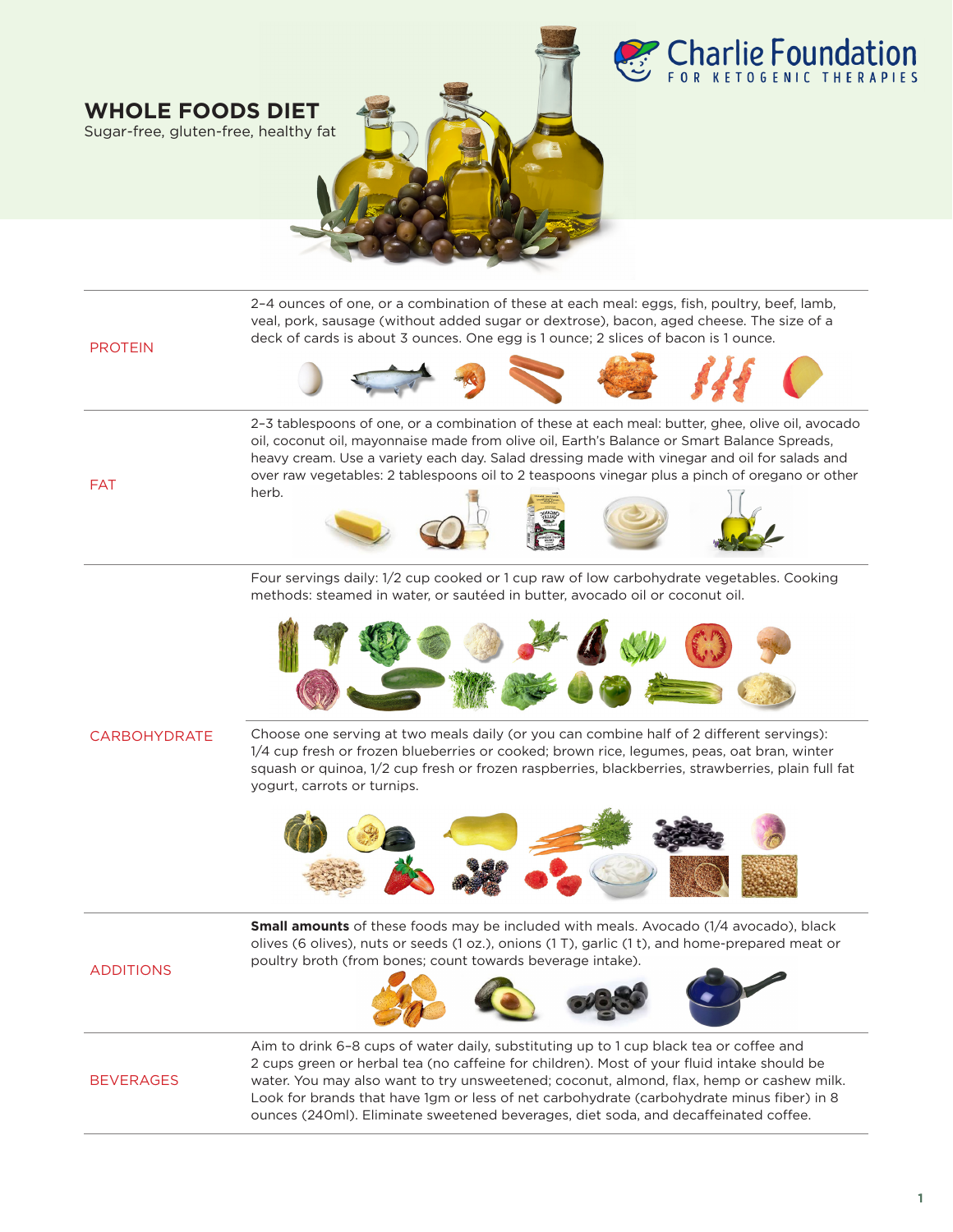

|           | ■ Eliminate all sugar and foods that are prepared with sugar (read food labels!).                                                                                             |
|-----------|-------------------------------------------------------------------------------------------------------------------------------------------------------------------------------|
|           | Drink 6-8 cups of allowed beverages each day.                                                                                                                                 |
|           | No food or beverage with aspartame, saccharine, sucralose, AceK, sorbitol, mannitol,<br>maltitol, isomalt, dextrose, corn syrup, fructose, coconut sugar or other sugars.     |
|           | Eat 3 meals daily. Avoid snacking as it can reduce your appetite for meals.                                                                                                   |
| DIFT TIPS | Season meals with herbs, spices, salt and pepper as desired. Curry, turmeric, cinnamon,<br>garlic, cumin, ginger and saffron are especially healthy. No monosodium glutamate. |
|           | Nutrition supplements (use quality products) - check with health professional for dosages                                                                                     |
|           | Multivitamin with mineral supplement                                                                                                                                          |
|           | Calcium with Vitamin D                                                                                                                                                        |
|           | Vitamin D 2000IU daily if taking anti-seizure medication                                                                                                                      |
|           |                                                                                                                                                                               |

# Sample Menu

**WHOLE FOODS DIET** Sugar-free, gluten-free, healthy fat

| Sunday                                                                                                                                                                           | Monday                                                                                                                       | <b>Tuesday</b>                                                                                                                  | Wednesday                                                                                                                                       | Thursday                                                                                                                                                          | Friday                                                                                                                                             | Saturday                                                                                                                          |
|----------------------------------------------------------------------------------------------------------------------------------------------------------------------------------|------------------------------------------------------------------------------------------------------------------------------|---------------------------------------------------------------------------------------------------------------------------------|-------------------------------------------------------------------------------------------------------------------------------------------------|-------------------------------------------------------------------------------------------------------------------------------------------------------------------|----------------------------------------------------------------------------------------------------------------------------------------------------|-----------------------------------------------------------------------------------------------------------------------------------|
| Eggs and<br>sausage<br>(sugar-free)<br>Cauliflower<br>& onion hash<br>browns<br><b>Blueberries</b><br>topped with<br>whipped heavy<br>cream and<br>shaved chilled<br>coconut oil | Greek yogurt<br>topped with<br>fresh whipped<br>heavy cream,<br>raspberries.<br>shaved chilled<br>coconut oil, &<br>cinnamon | Flaxseed, chia<br>and buckwheat<br>porridge <sup>**</sup> made<br>in almond milk<br>with cinnamon.<br>coconut oil and<br>butter | Crustless quiche<br>prepared with<br>eggs, spinach,<br>onions and<br>heavy cream<br>Almond milk<br>with cinnamon                                | Greek yogurt<br>with blueberries<br>topped with pan<br>toasted oat bran<br>and chopped<br>almonds<br>topped with<br>chilled shaved<br>coconut oil and<br>cinnamon | <b>Breakfast</b><br>sausage with<br>buttered brown<br>rice, black<br>beans and sliced<br>avocado                                                   | Oat bran<br>& flaxseed<br>porridge** made<br>in almond milk.<br>with butter,<br>macadamia nuts<br>and cinnamon                    |
| Baby greens<br>and quinoa<br>salad with<br>celery, feta<br>cheese, sliced<br>radishes and<br>sunflower<br>seeds, drizzled<br>with olive oil<br>& balsamic<br>vinegar dressing    | Smoothie made<br>with *protein<br>powder, olive<br>oil. frozen<br>strawberries &<br>baby greens                              | Spinach and<br>kale salad with<br>chicken dressed<br>with olive oil &<br>vinegar dressing                                       | Tuna salad<br>with peas,<br>celery, radishes,<br>amaranth &<br>avocado rolled<br>up in butterhead<br>lettuce leaves                             | Smoothie made<br>with *protein<br>powder, olive<br>oil and frozen<br>raspberries &<br>baby greens                                                                 | Melted cheese<br>over beef patty<br>with coleslaw<br>Greek yogurt<br>with raspberries                                                              | Turkey salad<br>with celery and<br>sliced almonds<br>wrapped in<br>butterhead<br>lettuce leaf<br>Greek yogurt<br>with blueberries |
| Pan fried swai in<br>butter and garlic<br><b>Buttered</b><br>broccoli &<br>amaranth                                                                                              | Rosemary<br>baked chicken<br><b>Buttered</b><br>asparagus with<br>hollandaise**<br>sauce & quinoa                            | Roast beef with<br>cheesy cheddar<br>cauliflower                                                                                | <b>Buttered</b><br>spaghetti<br>squash with<br>ground turkey<br>marinara<br>drizzled with<br>olive oil and<br>topped with<br>Parmesan<br>cheese | Sautéed onions.<br>celery, broccoli,<br>cauliflower, red<br>peppers and<br>pork loin in olive<br>oil seasoned<br>with curry<br><b>Buttered brown</b><br>rice      | Pizza; tomato<br>sauce and<br>mozzarella<br>cheese on giant<br>pepperoni slices<br>- broiled<br>Celery sticks<br>with olive oil<br>and vinegar dip | Baked salmon<br>Baby greens<br>salad with<br>sunflower<br>seeds, olive oil<br>and balsamic<br>vinegar dressing                    |

\*Look for low-carbohydrate protein powders such as whey protein isolate, or sprouted brown rice.

\*\* Featured recipe on www.charliefoundation.org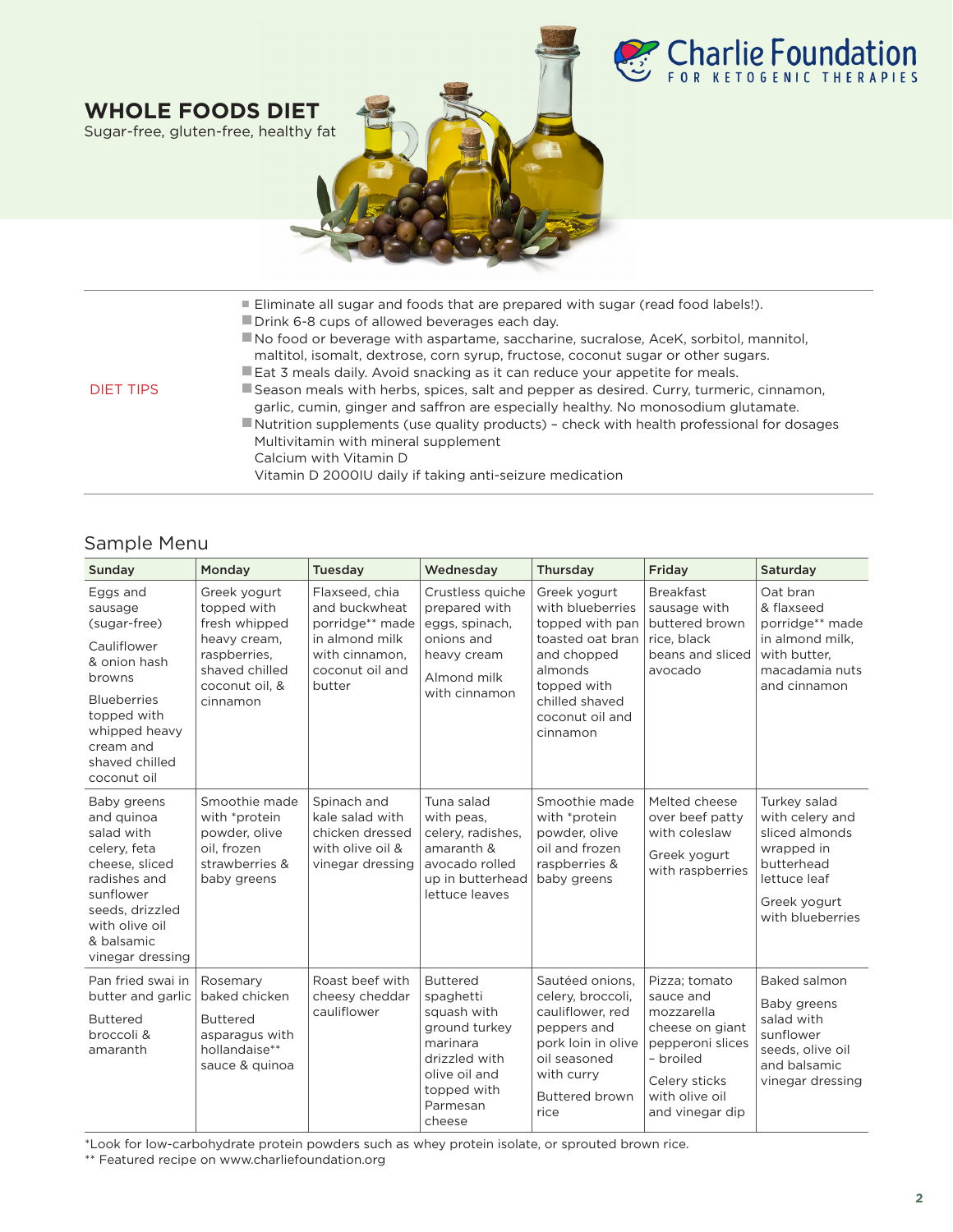

**WHOLE FOODS DIET** Sugar-free, gluten-free, healthy fat

#### HIGH-CARBOHYDRATE FOOD LOW-CARBOHYDRATE ALTERNATIVE

| <b>BREAD</b>           | Butterhead lettuce; use leaves for sandwich wraps.                                                                                                                                                                                                                                                                |
|------------------------|-------------------------------------------------------------------------------------------------------------------------------------------------------------------------------------------------------------------------------------------------------------------------------------------------------------------|
| <b>CHIPS</b>           | Kale chips: Cut flat leaf kale with scissors into credit card-sized pieces, discarding the hard<br>ribs. Place on a waxed paper lined baking sheet and drizzle with 2T olive oil tossing until<br>coated. Bake 350°F for 10 minutes then turn them over & bake for an additional<br>5-7 minutes. Don't over-bake. |
| <b>HASH BROWNS</b>     | Cauliflower (raw) chopped into small pieces sautéed in olive oil with onions, until browned,<br>season with salt and pepper.                                                                                                                                                                                      |
| <b>MASHED POTATOES</b> | • Turnips - peeled, chopped then boiled, then blended with butter & cream.<br>• Cauliflower - steamed then blended with butter & cream.                                                                                                                                                                           |
| <b>MILK</b>            | Unsweetened coconut, almond, flax, hemp or cashew milk.                                                                                                                                                                                                                                                           |
| <b>NOODLES</b>         | Cut cabbage into thin strips, boil 5 minutes in water. Smooth skin type, Quintal d'alsace,<br>works best. Drain and serve.                                                                                                                                                                                        |
| <b>PASTA</b>           | Spaghetti squash - halved, seeds removed then roasted cut side facing down for<br>45 minutes at 350°F. Scoop out strands while warm. Spiralized raw zucchini is another<br>pasta alternative.                                                                                                                     |
| <b>WHITE RICE</b>      | Cauliflower - shredded then steamed, seasoned with pepper and salt.<br>Warm 1 cup of hemp hearts with 2 Tablespoons water. Serve with butter and a pinch of salt<br>and herbs.                                                                                                                                    |
| <b>PORRIDGE</b>        | Flaxseed, chia seed, buckwheat, oatmeal and, or, hemp seed can be mixed together and<br>cooked with water or a nut milk. Flavor with berries, coconut oil, butter, salt and cinnamon.                                                                                                                             |

Nutrition supplementation with minimal carbohydrate content should be advised by your nutrition professional to complement this diet.

| <b>Supplement Brand Name</b>       | Morning dose | Mid-day dose | <b>Evening dose</b> | <b>Bedtime dose</b> |
|------------------------------------|--------------|--------------|---------------------|---------------------|
| Complete Multivitamin and Minerals |              |              |                     |                     |
| Brand Name of Multivitamin         |              |              |                     |                     |
|                                    |              |              |                     |                     |
| mg Calcium with Vitamin D          |              |              |                     |                     |
|                                    |              |              |                     |                     |
| Brand Name of Vitamins             |              |              |                     |                     |
| <b>IU Vitamin D</b>                |              |              |                     |                     |
|                                    |              |              |                     |                     |
| Brand Name of Vitamin D            |              |              |                     |                     |